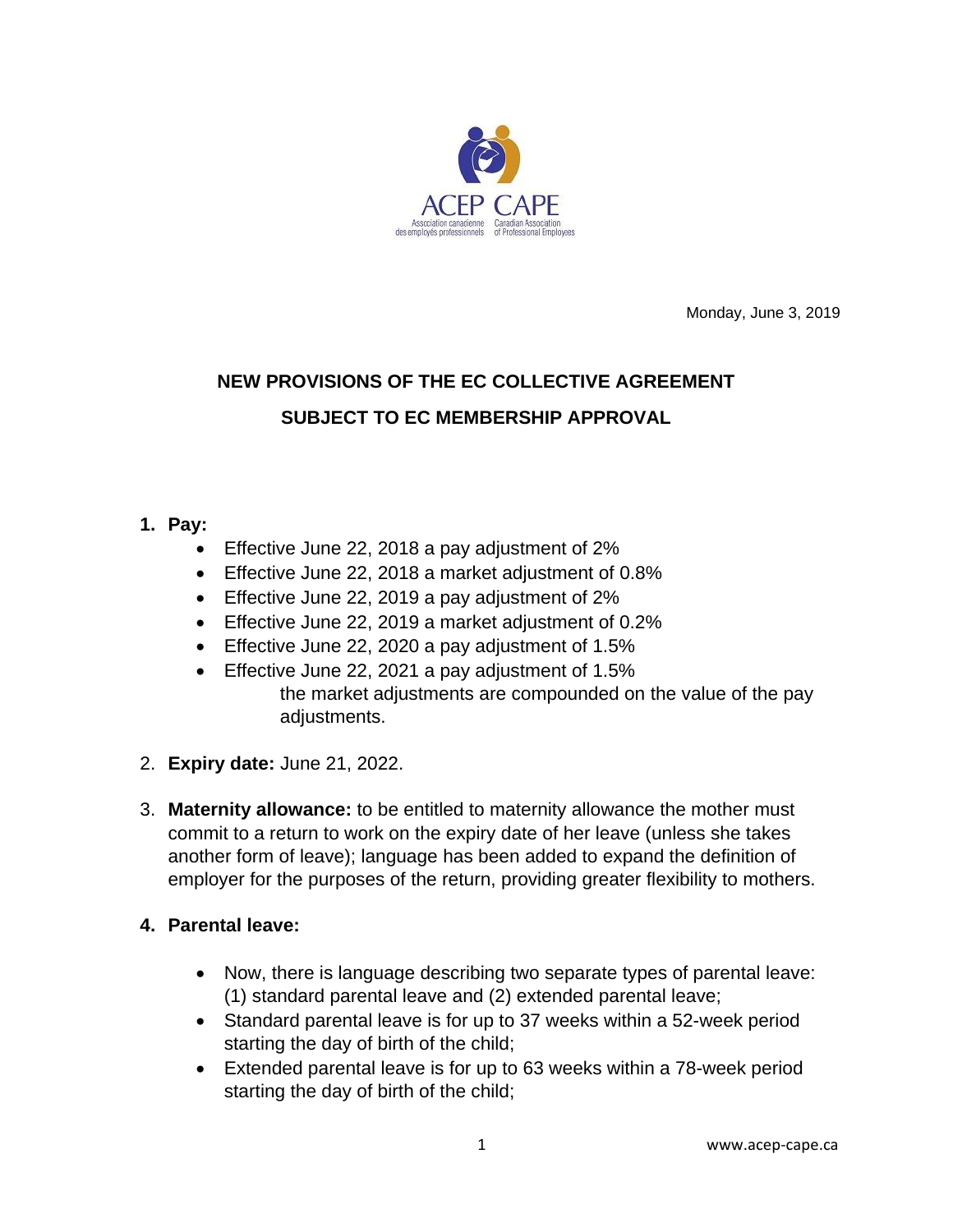• Both standard and extended parental leave can be split into two periods.

## **5. Parental allowance:**

- Standard Parental Allowance:
	- i. For the most part the standard parental allowance has not changed: 93% for up to 37 weeks.
	- ii. An employee can choose to take 35 weeks of standard benefits plus share the 5 weeks of standard shared benefits with another employee for the same child; the two employees will be entitled in total to the 40 weeks at 93% (for either employee there is also the waiting period and extra week in the collective agreement at 93%);
	- iii. Québec Parental Insurance Plan:
		- 1. where an employee has received the full 18 weeks of maternity benefits and the full 32 weeks of parental benefits, she is entitled to two additional weeks at 93% for a total of 52 weeks at 93%;
		- 2. where an employee has taken the full 32 weeks of Québec maternity benefits and has divided the 32 weeks of parental leave benefits with an employee who is also taking the 5 weeks of paternity benefits, she is entitled to 2 extra weeks at 93%;
		- 3. where an employee has divided the 37 weeks of adoption benefits with another employee, he or she is entitled to another 2 weeks at 93%.
- Extended Parental Allowance:
	- i. An employee who chooses extended EI parental benefits will receive from the Employer a top-up of benefits to *55.8% of their weekly rate of pay*;
	- ii. An employee can choose to take 61 weeks of extended parental benefits plus share the 8 weeks of extended shared benefits with another employee for the same child; the two employees will be entitled in total to 69 weeks at 55.8% (for either employee there is also the waiting period and extra week in the collective agreement at 55.8%);

## **6. Implementation:**

- All new provisions of the collective agreement come into effect on the date of signing with the exception of matters related to pay administration;
- A memorandum of understanding extends the implementation period for pay from 150 days to 180 days, for the current round only;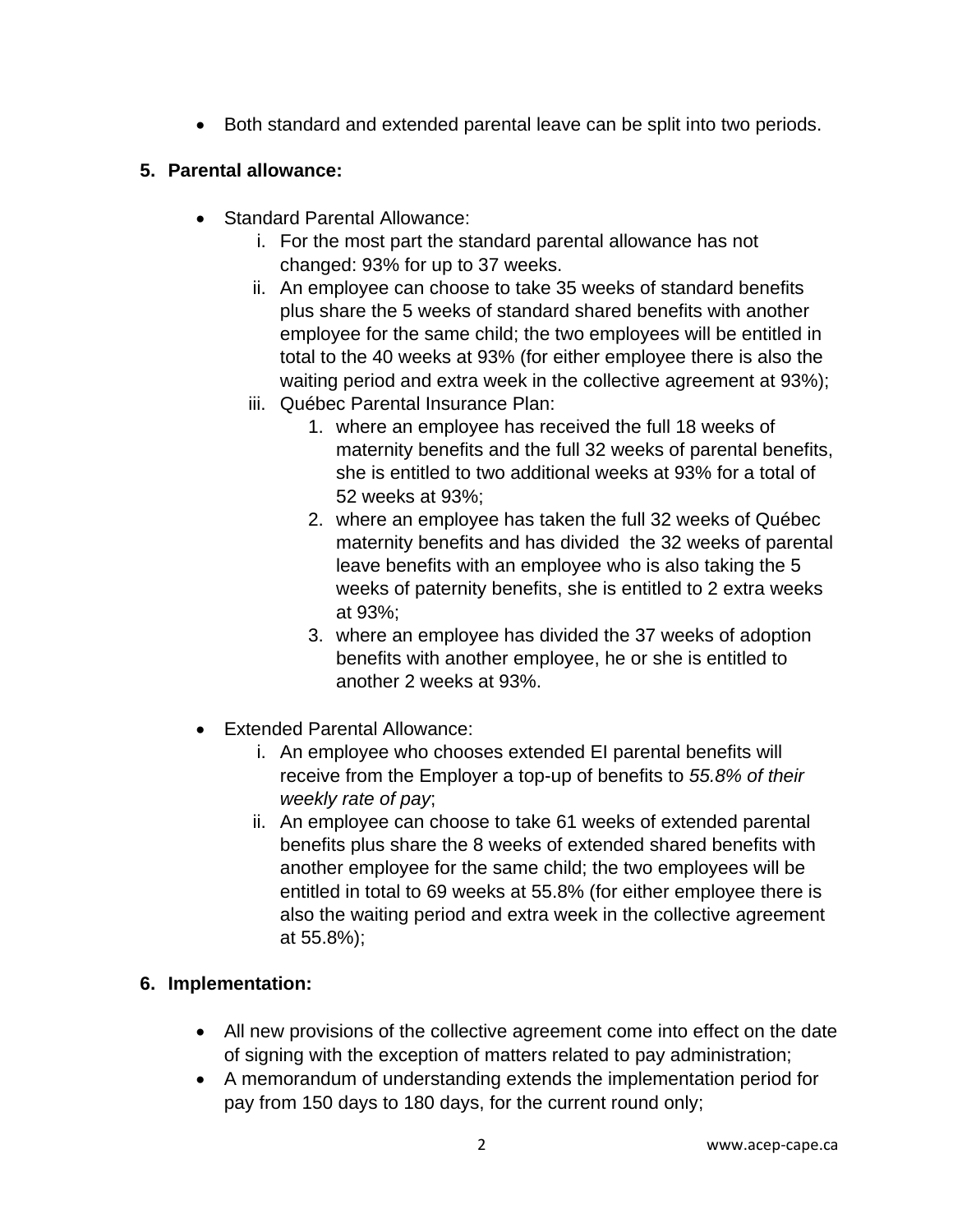- Each employee will be provided with a detailed breakdown of retroactive payments received;
- An employee may request a verification of the calculation where he or she believes that there is an error;
- Every employee who has been an EC employee for all or part of the period between June 22, 2018 and the date of signing of the collective agreement will receive \$400 (non-pensionable) payable within 180 days of signing;
- The Employer will not use Phoenix to calculate retro pay; it will use its HR systems;
- Where there is no need for manual intervention, implementation of pay provisions will occur within 180 days;
- In exceptional cases, where manual intervention is required, pay will be implemented as quickly as possible but could take up to 560 days;
- employees for whom manual intervention is required will be notified within 180 days of signature;
- As of the 181<sup>st</sup> day, an employee whose pay changes have not been implemented will be entitled to an additional \$50 (non-pensionable);
- An employee receives \$50 for each additional period of 90 days of delay, to a maximum of \$450;
- If the Employer agrees to higher amounts than the \$400 and \$50 above at any other bargaining table, the higher amounts will apply to EC employees.
- 7. **Bereavement leave:** once in an EC employee's career, he or she can take the 5-day entitlement to bereavement leave for "a person who stands in the place of a relative for the employee whether or not there is a degree of consanguinity between such person and the employee".
- **8. Leave without pay for care of family:** The definition of family is expanded with the addition of "a person who stands in the place of a relative for the employee whether or not there is a degree of consanguinity between such person and the employee".
- **9. Caregiving leave:** An employee who has applied for EI benefits can take, in addition to any waiting period:
	- i. up to 26 weeks of leave for EI compassionate care benefits;
	- ii. up to 35 weeks of leave for EI family caregiver for children benefits;
	- iii. up to 15 weeks of leave for EI family caregiver for adults benefits.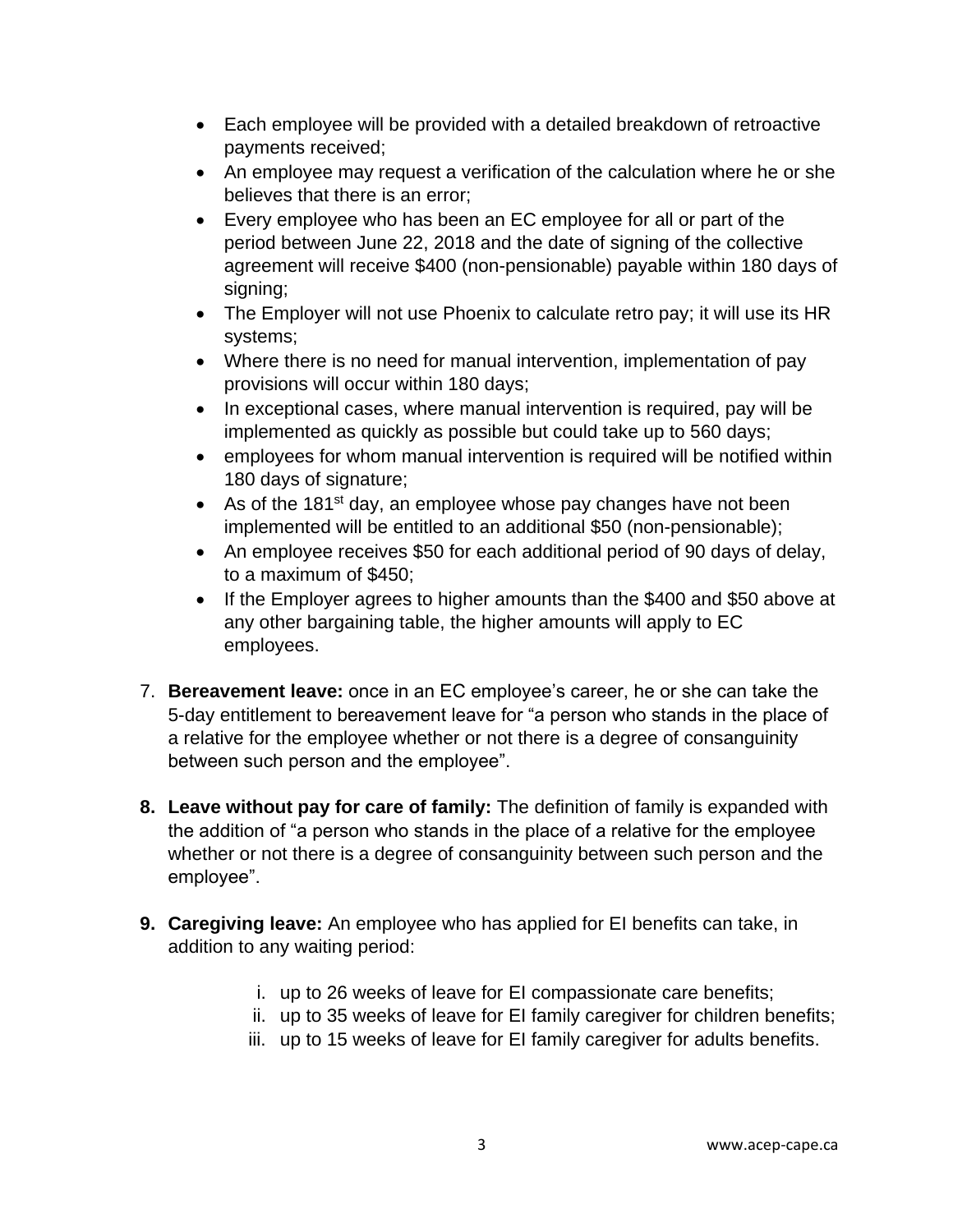- 10.**Domestic violence leave:** an employee who is subject to domestic violence or is the parent of a child who is subject to domestic violence shall be entitled to leave with pay for up to 75 hours in a fiscal year.
- 11.**Leave with pay for family related responsibilities:** the definition of family is expanded with the addition of "a person who stands in the place of a relative for the employee whether or not there is a degree of consanguinity between such person and the employee".
- 12.**Accumulation of vacation leave:** the calculation of years of service for the purpose of determining vacation leave credits will include time worked at the Library of Parliament and for the Office of the Parliamentary Budget Officer.
- 13.**Advanced vacation leave credits:** the entitlement to advance credits occurs after 6 months of service instead of 6 months of employment.
- 14.**Professional development:** subject to operational and budgetary constraints, an employee may be provided with the opportunity to participate in language workshops or courses to improve and/or attain their language competencies.
- 15.**Travelling time** : the maximum compensation has been increased from 12 hours to 15 hours for all travel.
- 16.**Grievance procedure** : the Deputy Minister may delegate the responsibility of hearing termination and demotion grievances.
- 17.**Maternity related reassignment or leave:** the period during which an employee who is pregnant or nursing can request a reassignment or special leave has been extended from 24 weeks after the birth of a child to 52 weeks.
- 18.**Employee Wellness Support Plan:** the Employer and CAPE will work on the terms of a wellness plan; if the Employer and CAPE agree to the terms of a plan, it will be presented to the EC membership for their approval in a vote separate from the ratification of a collective agreement.
- 19.**The prevention and resolution of harassment in the workplace:** the Employer will consult with CAPE through the National Joint Council and bilateral discussions on the content of a new directive.
- 20.**The process for including measures for a transition of RCMP Civilian Members into CAPE bargaining units:** terms and conditions of RCMP CMs shall remain applicable until deeming. special provisions will be added to the collective agreement either during bargaining or with a re-opener clause.